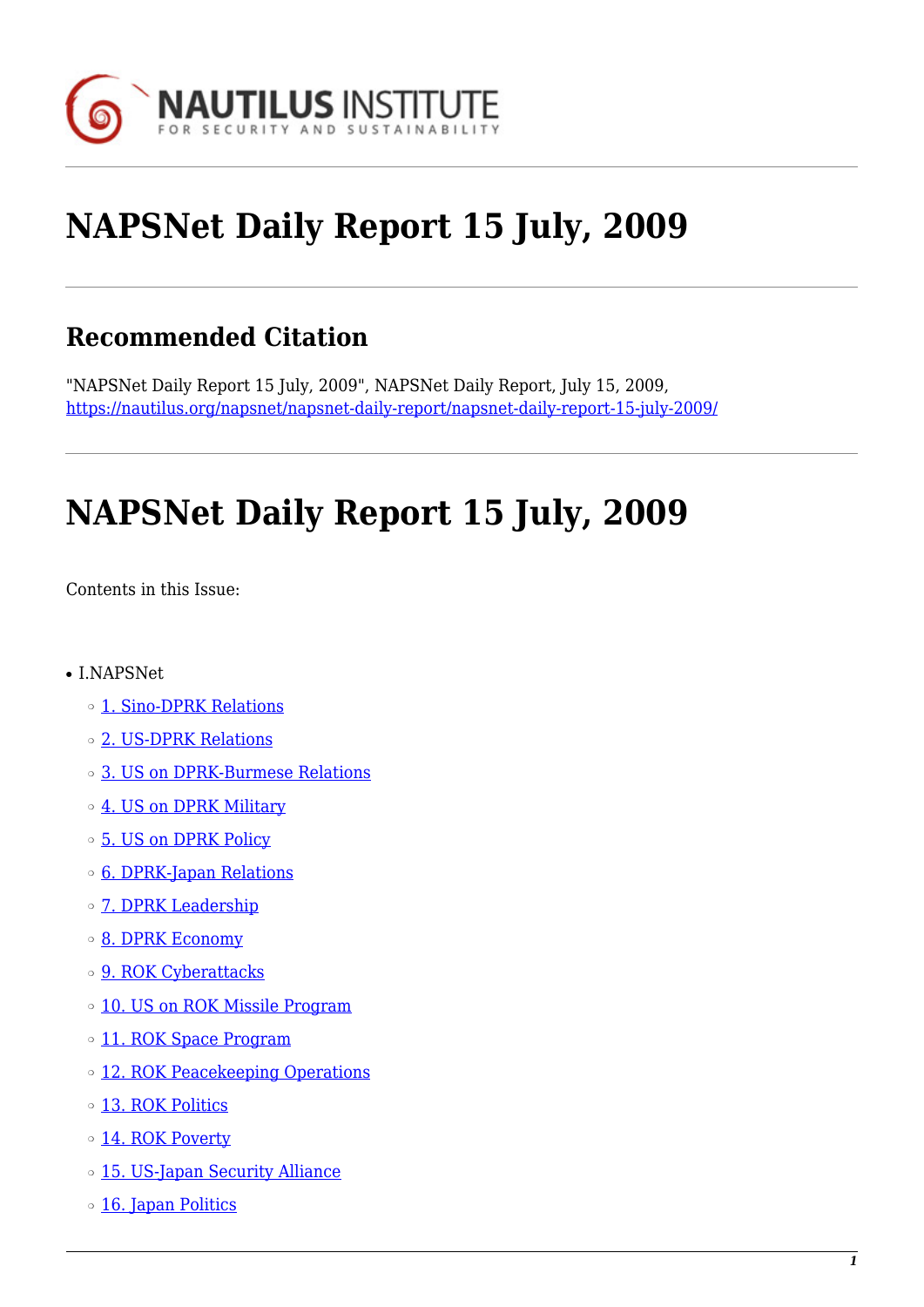- o [17. Japan Nuclear Technology Exports](#page-6-2)
- o [18. Sino-Japanese Relations](#page-7-0)
- o [19. Sino-Japanese East Sea Gas Dispute](#page-7-1)
- ❍ [20. Cross Strait Relations](#page-7-2)
- ❍ [21. Sino-Indian Relations](#page-7-3)
- ❍ [22. Sino-Australian Relations](#page-8-0)
- ❍ [23. PRC Ethnic Unrest](#page-8-1)
- o [24. PRC Energy Supply](#page-8-2)
- ❍ [25. PRC Environment](#page-8-3)
- II. PRC Report
	- ❍ [26. PRC Natural Disasters](#page-9-0)
	- ❍ [27. PRC Environment](#page-9-1)

[Preceding NAPSNet Report](https://nautilus.org/mailing-lists/napsnet/dr/2009-2/napsnet-daily-report-14-july-2009/)

MARKTWO

# **I.NAPSNet**

# <span id="page-1-0"></span>**1. Sino-DPRK Relations**

Korea Times (Sunny Lee, "CHINA DOESN'T HAVE CONTINGENCY PLAN ON NK", Beijing, 2009/07/14) reported that the PRC doesn't have a contingency plan to enter the DPRK in case there is sudden turmoil, because the PRC will continue to provide aid to the impoverished country and keep it from imploding, making the need for such a plan unwarranted from the beginning, a ROK scholar has claimed. "In the past, they were providing free economic aid. But these days, China is keener to have Chinese firms invest in North Korea," the scholar stated. On the DPRK side, he said, it reportedly abolished residence restrictions for PRC businessmen, and the PRC has begun investing with its own firms in the DPRK. All this indicates that the PRC and DPRK are preparing for a "long-term" future.

<span id="page-1-1"></span>[\(return to top\)](#page-0-0) 

# **2. US-DPRK Relations**

Xinhua News ("DPRK AT NAM MEETING SLAMS U.S. NUCLEAR THREAT ", 2009/07/14) reported that the DPRK, at a meeting of the Non-Aligned Movement (NAM), harshly criticized the US nuclear threat on the Korean Peninsula, and defended its recent nuclear test, according to a statement released to the media Tuesday. "The United States has more than 1,000 pieces of nuclear weapons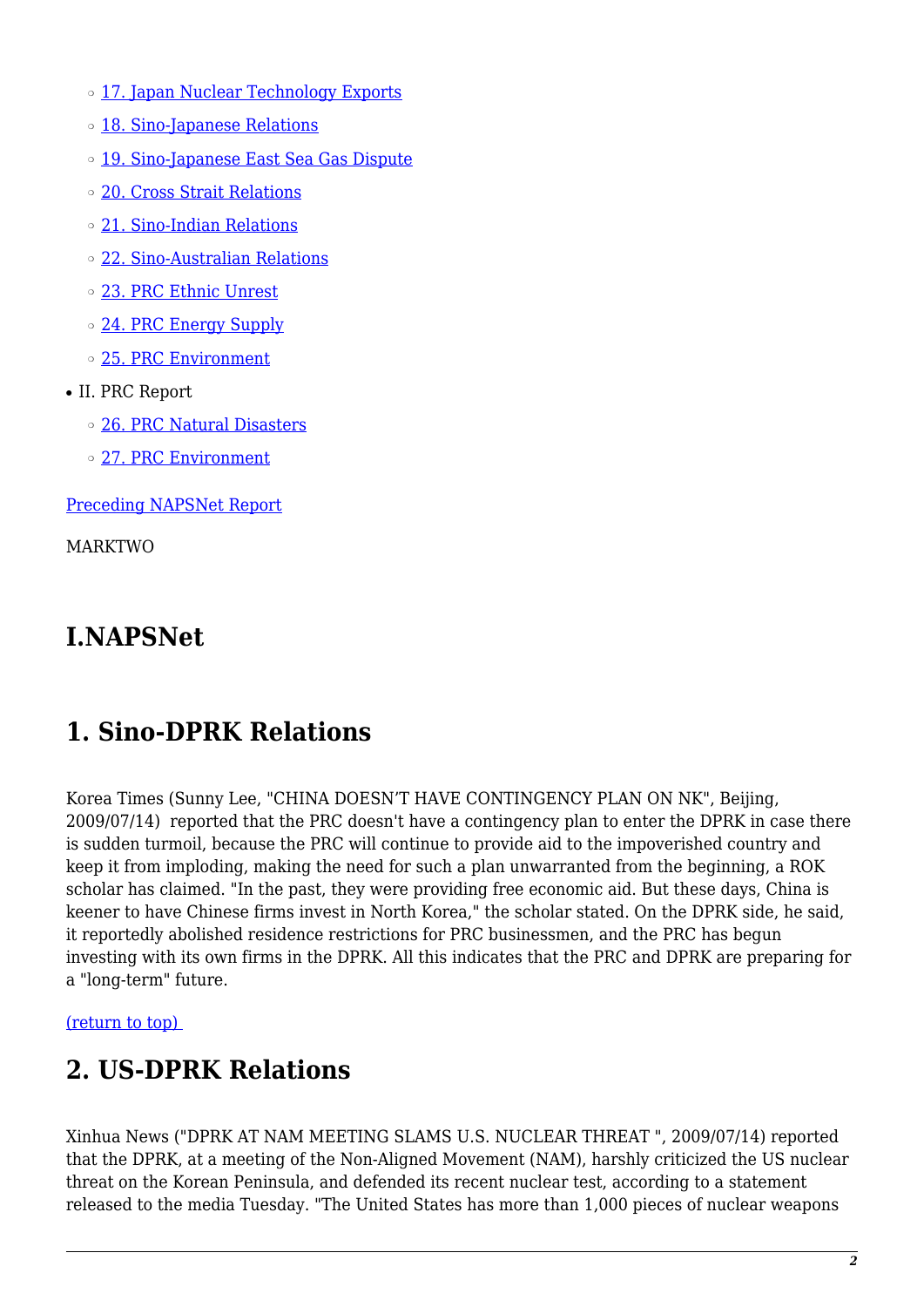deployed for action in south Korea and escalates the tension on the Korean Peninsula by staging large-scale nuclear war exercises annually," said the statement, which is presented by the DPRK delegation to the ongoing NAM ministerial meeting.

<span id="page-2-0"></span>[\(return to top\)](#page-0-0) 

### **3. US on DPRK-Burmese Relations**

Korea Herald ("'U.S. EYEING N.K.-MYANMAR NUKE TIES'", 2009/07/14) reported that the newlyappointed U.S. assistant secretary of state for East Asia and the Pacific reportedly said Washington was eyeing nuclear ties between the DPRK and Myanmar. RFA reported that Kurt Campbell picked the DPRK and Russia as supporters of Myanmar's nuclear development, while noting that the Southeast Asian country was not running a nuclear reactor. As the DPRK was strengthening its ties with Burma, Campbell said he would continue to closely watch all external support for Burma's nuclear development, including those by Russia and the DPRK.

#### <span id="page-2-1"></span>[\(return to top\)](#page-0-0)

#### **4. US on DPRK Military**

Agence-France Presse ("ANY NKOREAN ATTACK WOULD BE SUDDEN BUT FUTILE: US GENERAL", Seoul, 2009/07/14) reported that a senior US military officer said Tuesday that any DPRK attack on ROK would be sudden and "extremely destructive", but would ultimately fail. Major General Johnny A. Weida, outgoing deputy chief of staff for the US Forces Korea , also said such an attack is highly unlikely because it would spell the end of Kim Jong-Il 's regime. More than two-thirds of the DPRK's forces are within 90 km (56 miles) of the border with the ROK, Weida said. "It is our assessment that, because of their failing economy and limited support from traditional allies like Russia and China, they could not sustain a major offensive like they did in the first Korean War ," Weida said.

#### <span id="page-2-2"></span>[\(return to top\)](#page-0-0)

#### **5. US on DPRK Policy**

Los Angeles Times (Paul Richter , "DOUBTS IN WHITE HOUSE ON APPROACH TO N. KOREA", Washington, 2009/07/14) reported that American diplomatic efforts on the DPRK are coming under fire within the Obama administration from officials who consider talks futile and instead want to focus on halting the regime's trade in nuclear weapons and missile equipment. The administration's official goal has been to coax the Pyongyang government back into the six-nation disarmament talks that began in 2003. Yet privately, many senior officials say they have all but lost hope that the DPRK will cooperate, and some are arguing that it is time for a new approach. If containment were used against the DPRK, the strategy would entail blocking shipments of banned equipment by land, air and sea. It also would mean trying to prevent Pyongyang from importing equipment that might be used for weapons programs, including so-called dual-use equipment, which is designed for nonmilitary purposes but can be adapted for weapons.

#### <span id="page-2-3"></span>[\(return to top\)](#page-0-0)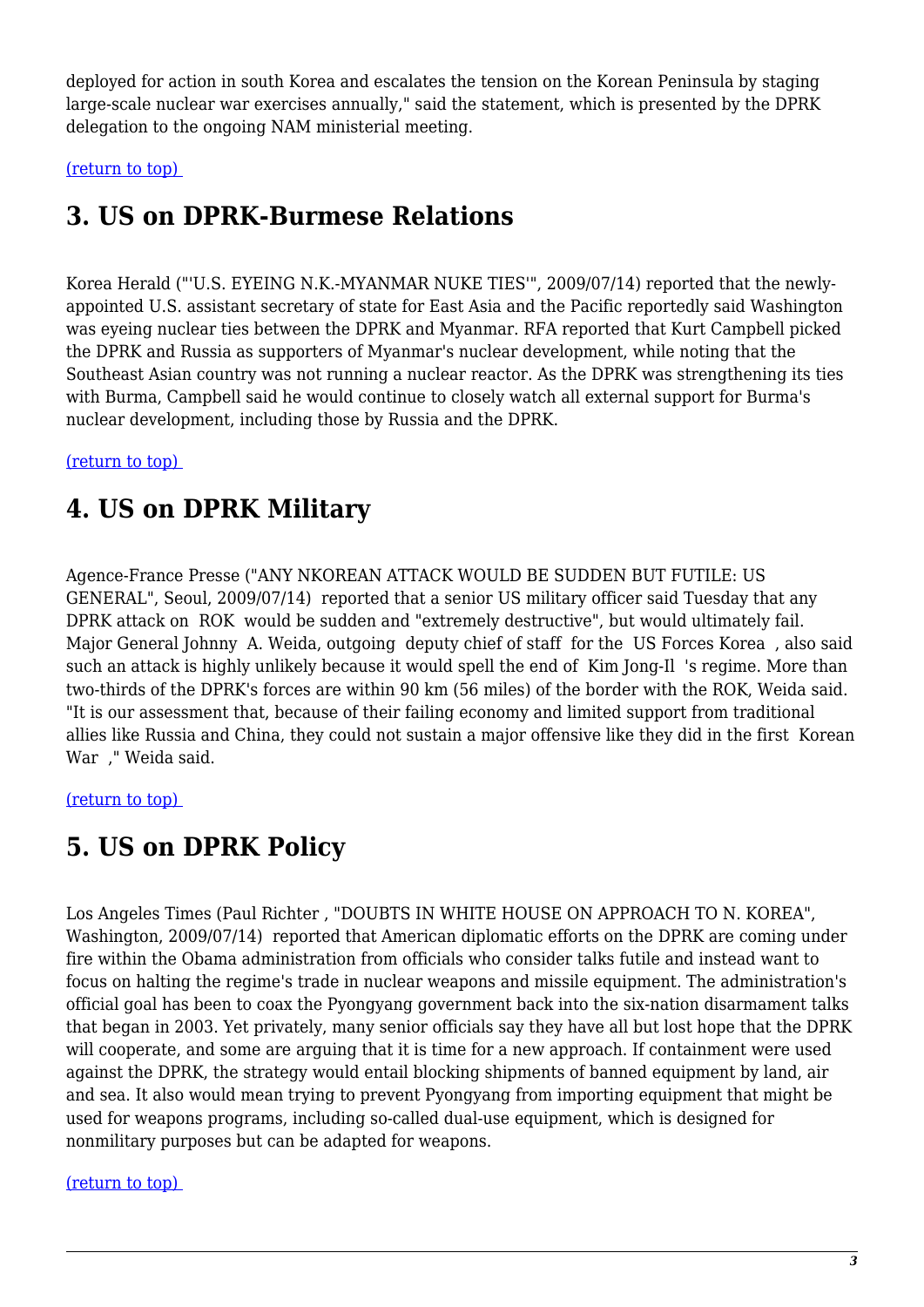# **6. DPRK-Japan Relations**

Kyodo News ("N. KOREA SHOWING STRONG INTEREST IN UPCOMING JAPANESE GENERAL ELECTION", 2009/07/14) reported that the DPRK is showing great interest in the political wrangling in Japan in the run-up to a House of Representatives election slated for Aug. 30, the head of a Japan-DPRK friendship association said Tuesday after a visit to the DPRK. Speaking to reporters in Beijing on his way back to Japan, Mamoru Kitahara, head of the Fukuoka Prefecture-based body and a former member of the Fukuoka prefectural assembly, said the DPRK is keeping a close watch on a possible change of power in Japan after the general election.

<span id="page-3-0"></span>[\(return to top\)](#page-0-0) 

# **7. DPRK Leadership**

RIA Novosti ("KIM JONG-IL CANCER REPORTS MAY BE EXAGGERATED - RUSSIAN ANALYST", 2009/07/14) reported that media reports that DPRK leader Kim Jong-il is seriously ill and will soon cede power to his son should be treated with caution, a Russian expert on the DPRK said. "I would not jump to any conclusions. We have heard similar reports many times in the past. I think they should be treated with caution," Alexander Vorontsov, head of the Korea and Mongolia department at the Institute for Oriental Studies, said in an exclusive interview with RIA Novosti. "Despite rare appearances, the North Korean leader is moving around the country more frequently this year than last year. He is in constant contact with people," the analyst said.

Associated Press (Jae-Soon Chang, "NKOREA'S KIM JONG IL LOOKS OK IN NEW PHOTOGRAPHS", Seoul, 2009/07/15) reported that the DPRK released new photographs of Kim Jong-il touring a factory. Wearing sunglasses and a short-sleeved shirt, Kim appeared generally OK in the images released Tuesday night — thin but no worse than in other recent photographs. ROK Unification Ministry spokesman Chun Hae-sung said Wednesday that it is not the first time the DPRK has released photos of Kim sitting during his field-guidance trips. "Only by looking at yesterday's photos, it's difficult to determine" Kim's health, the spokesman said.

Agence France-Presse (Jon Herskovitz , "NORTH KOREA'S KIM KEN KOREA'S KIM TOURS FACTORY AMID HEALTH SPECULATION - REPORT", Seoul, 2009/07/14) reported that DPRK leader Kim Jong Il toured a newly built factory in the capital Pyongyang, state media said, amid a ROK news report that he has been diagnosed with life-threatening cancer. The 67-year-old gave "field guidance" to officials at the Taedonggang Tile Factory and toured its facilities, the DPRK's official Korean Central News Agency said late Monday in its latest account of Kim's activities.

<span id="page-3-1"></span>[\(return to top\)](#page-0-0) 

#### **8. DPRK Economy**

The Washington Post ("NORTH KOREA TIGHTENING ITS RESTRICTIONS ON MARKETS, FOOD AID", 2009/07/14) reported that as it noisily goads the outside world with missiles and a nuclear test, the DPRK is quietly tightening screws at home. State controls over the lives of North Koreans have become more onerous this year, and operations of international aid agencies have been shackled. The government of Kim Jong Il is moving aggressively to reel in private markets by limiting what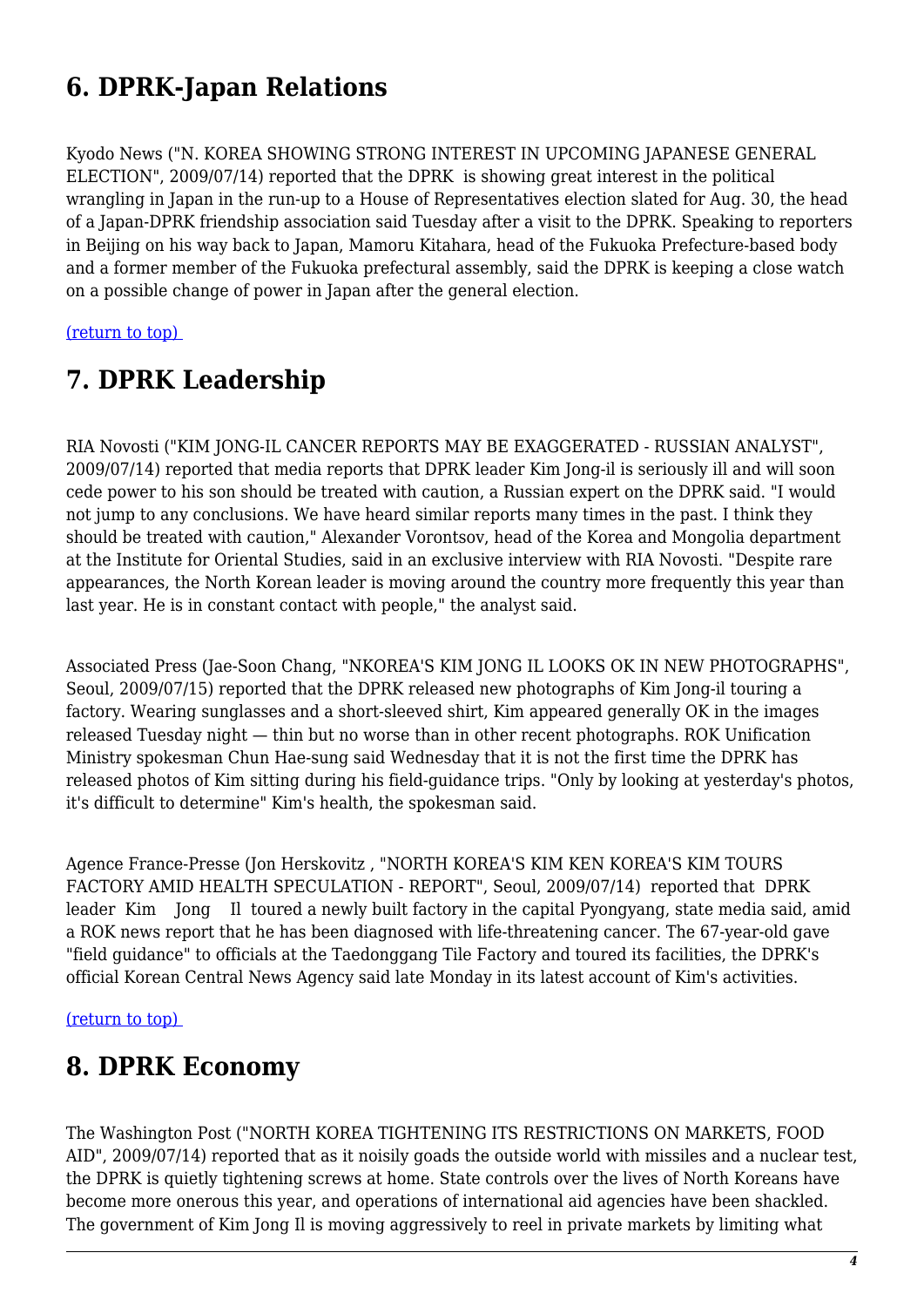they can sell, reducing their hours of operation and shutting some down, according to reports from several organizations with informants inside the DPRK. "Control of the market is now so tight that people are getting one-third to half the cash income they had before," said Jiro Ishimaru, who edits Rimjingang, a journal of reports, photos and videos smuggled out of the DPRK by anonymous eyewitnesses. "Many people cannot afford food on sale in the markets."

Yonhap (Kim Hyun, "N. KOREAN AUTOMAKER AIMS TO RETURN TO PEAK PRODUCTION BY 2012 ", Seoul, 2009/07/14) reported that the DPRK's sole home-grown automaker seeks to expand its annual production capacity to 10,000 units by 2012, a level not reached since its peak in the 1970s, a pro-Pyongyang paper said Tuesday. The Sungri Motor Complex, which started production in 1958, has gone downhill as the country suffered economic downturns and severe famine in the decades following the 1970s. The Choson Sinbo, a Tokyo-based newspaper that relays Pyongyang's position to the outside world, said the automaker is aspiring to return to its record production capacity by 2012, the target year for the country to become a "strong, prosperous and powerful nation."

<span id="page-4-0"></span>[\(return to top\)](#page-0-0) 

# **9. ROK Cyberattacks**

International Data Group News Service (Martyn Williams, "UK, NOT NORTH KOREA, SOURCE OF DDOS ATTACKS, RESEARCHER SAYS ", 2009/07/14) reported that the U.K. was the likely source of a series of attacks last week that took down popular Web sites in the U.S. and ROK , according to an analysis performed by a Vietnamese computer security analyst . The results contradict assertions made by some in the U.S. and ROK governments that the DPRK was behind the attack. Security analysts had been skeptical of the claims, which were reportedly made in off-the-record briefings and for which proof was never delivered. The attack server has an IP address in the 195.90.118.x range, Nguyen said. The address is registered to Global Digital Broadcast in the U.K. The company could not immediately be contacted.

#### <span id="page-4-1"></span>[\(return to top\)](#page-0-0)

#### **10. US on ROK Missile Program**

Yonhap News ("U.S. NOT TO ALLOW ENHANCED MISSILE CAPABILITY FOR S. KOREA: GEN. SHARP", Washington, 2009/07/14) reported that the United States has no immediate plans to allow the ROK longer-range missiles to counter the DPRK's nuclear and ballistic missile capabilities, the commander of U.S. troops in the ROK said. The remarks by Gen. Walter Sharp come amid reports that the ROK will soon call on the U.S. to begin talks on improving the ROK's missile capability, which is constrained to 300 kilometers in range and 500 kilograms in payload under a 2001 agreement.

<span id="page-4-2"></span>[\(return to top\)](#page-0-0) 

# **11. ROK Space Program**

Agence-France Presse ("S.KOREA TO LAUNCH ITS OWN SPACE ROCKET", Seoul, 2009/07/14) reported that the ROK will this month launch a satellite using its own rocket as part of a drive to join Asia's space race. An experimental satellite weighing 100 kilograms (220 pounds) will be launched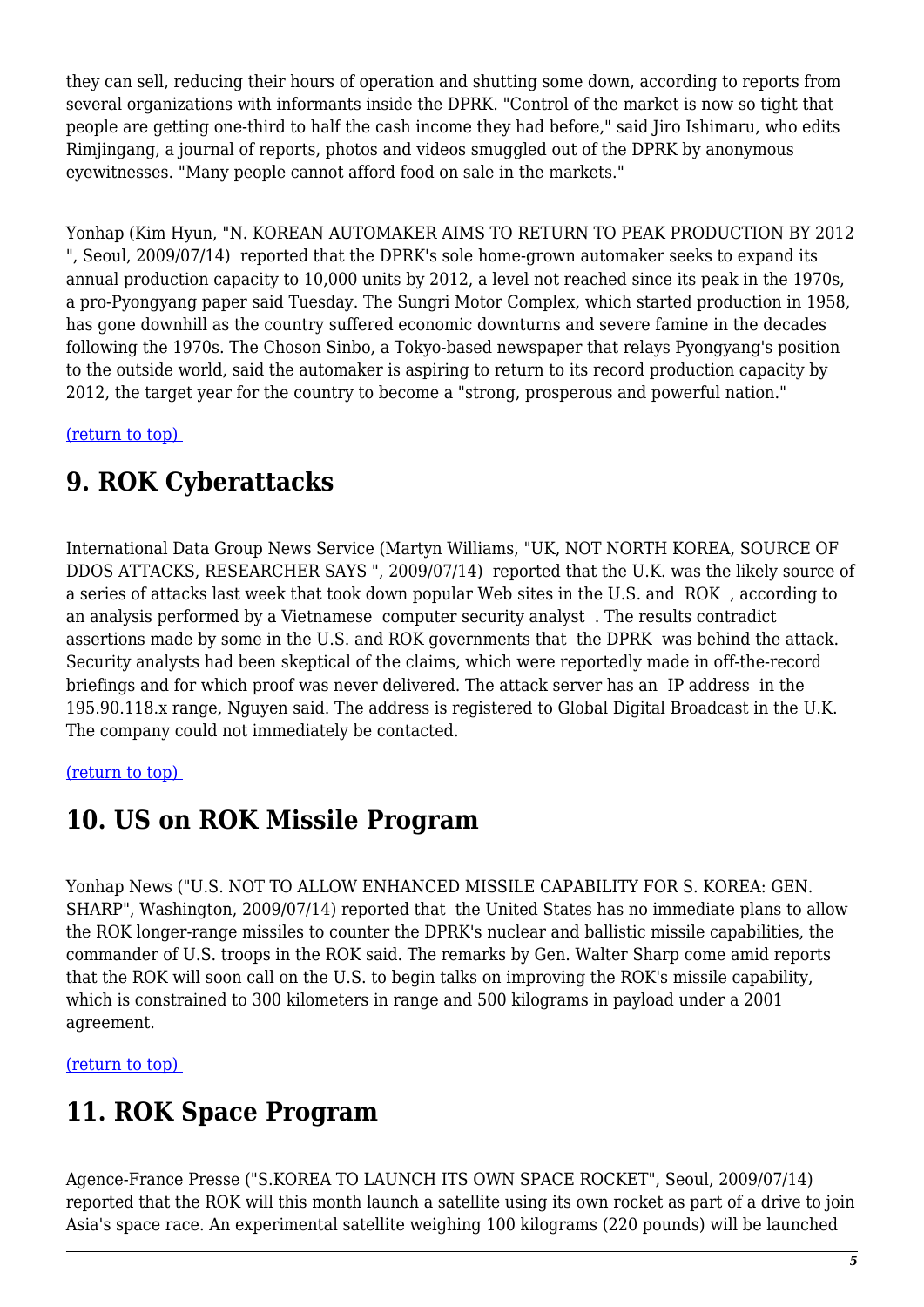into a low earth orbit on July 30 from the Naro Space Centre in Goheung, 475 kilometres (300 miles) south of Seoul . "It will mark the first time that South Korea will launch a satellite from its own territory, using its own launch vehicle," Park Jeong-Joo, director of the Korea Aerospace Research Institute , told journalists. The 33-metre-high rocket is scheduled to lift off on July 30, weather permitting, and fly south near Japan's Okinawa islands. Its nose fairing covering the satellite, and the first stage, should fall into waters off the Philippines 230 seconds after launch. And 540 seconds after launch, the satellite should enter an elliptical orbit 300-1,500 km above the earth.

#### <span id="page-5-0"></span>[\(return to top\)](#page-0-0)

## **12. ROK Peacekeeping Operations**

Yonhap ("S. KOREAN PARLIAMENT EXTENDS TROOP DEPLOYMENT IN LEBANON", Seoul, 2009/07/15) reported that the ROK National Assembly passed a motion on Wednesday to extend the deployment of ROK troops in Lebanon until the end of next year. Without the extention, the unit's mission would have expired this weekend.

<span id="page-5-1"></span>[\(return to top\)](#page-0-0) 

# **13. ROK Politics**

Yonhap ("RULING PARTY PUSHES CONTROVERSIAL REFORMS DESPITE OPPOSITION ", Seoul, 2009/07/14) reported that President Lee Myung-bak's ruling conservative party on Tuesday moved to unilaterally put to vote controversial bills on media and labor regulations despite escalating opposition from rival parties. The floor leader of the Grand National Party (GNP) officially asked parliamentary speaker Kim Hyong-o, a former ruling party member, to invoke his authority and call a vote on the disputed bills. The GNP controls 169 seats in the 299-member unicameral house, enough to pass the bills on their own. Ending a six-week-long boycott of the parliament, the main opposition Democratic Party (DP) returned to discussions with its rival this week over the controversial bills.

Korea Times (Kang Hyun-kyung, "SPEAKER KIM TO PROPOSE REVISION OF CONSTITUTION", 2009/07/14) reported that National Assembly Speaker Kim Hyong-o plans to propose the establishment of a bipartisan committee to discuss ways of diffusing presidential power, which political scientists say is overly concentrated under the current Constitution. ``Kim will elaborate the roadmap for constitutional revision in an upcoming speech at an event to mark the Constitution Day, Friday. He hopes to complete the debate as early as possible so that revision of the Constitution can be completed before the local elections in the middle of next year,'' said an aide. Kim added that the drive for constitutional change will lose momentum unless it is completed by the deadline because major elections, including the presidential race, are scheduled to take place afterward.

<span id="page-5-2"></span>[\(return to top\)](#page-0-0) 

# **14. ROK Poverty**

DongA Ilbo ("`POVERTY TO WORSEN MORE THAN WEALTH INEQUALITY IN KOREA`", 2009/07/14) reported that the country's leading state-run think tank yesterday said poverty will pose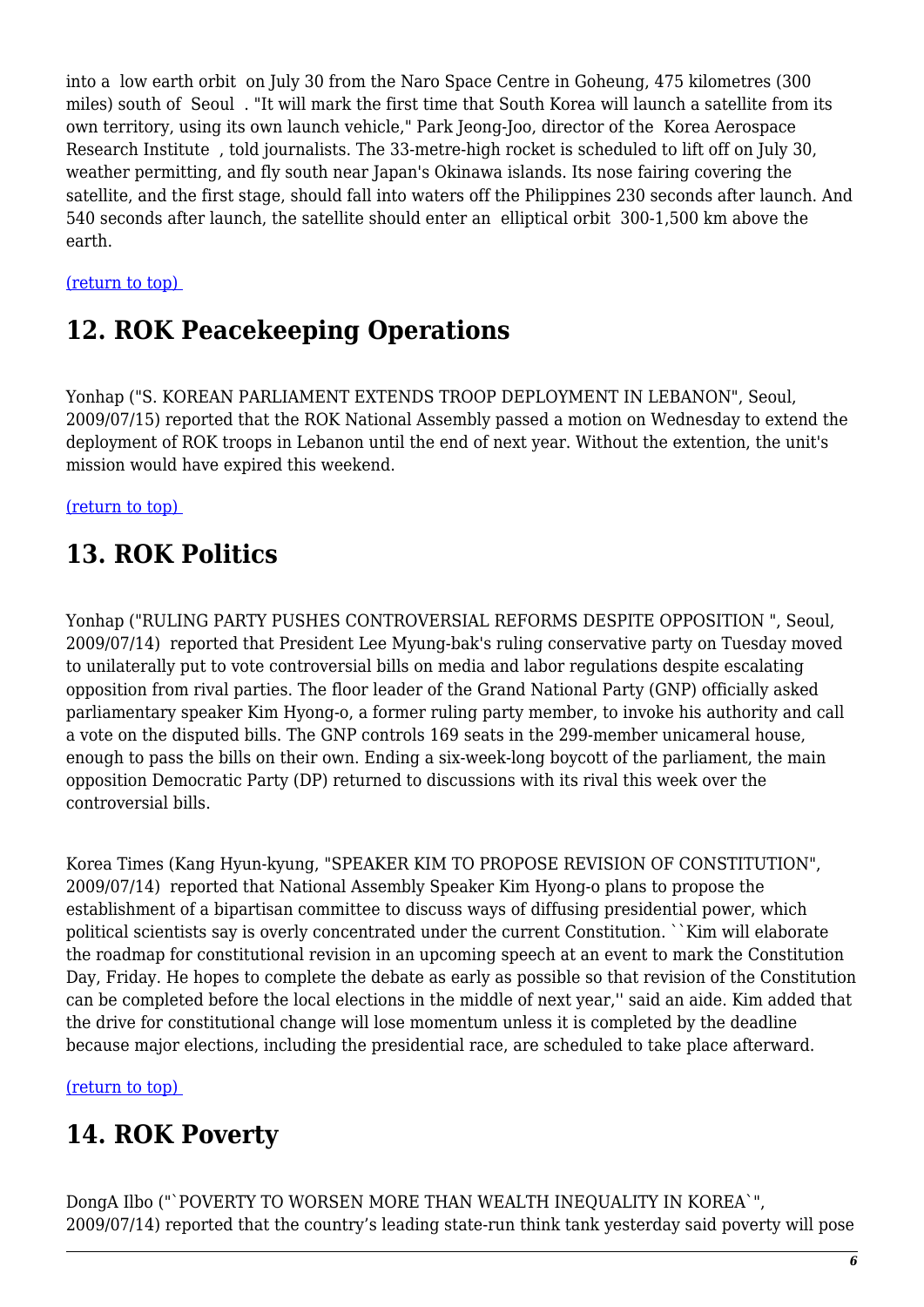a bigger problem to the ROK than wealth distribution. The Korea Development Institute said in a study that the size of the low-income class is expanding much faster than the widening wealth gap. Researcher Yoo Gyeong-jun said the relative poverty rate of urban households rose much faster than the Gini coefficient, which indicates the level of income inequality. "Though the relative poverty rate and income inequality generally move hand in hand, Korea, Japan and Spain have shown a steeper rise in their relative poverty rates."

<span id="page-6-0"></span>[\(return to top\)](#page-0-0) 

# **15. US-Japan Security Alliance**

Kyodo News ("HATOYAMA VOWS TO DISCUSS SECRET NUKE PACT WITH U.S. IF DPJ TAKES POWER", 2009/07/14) reported that Yukio Hatoyama, chief of the main opposition Democratic Party of Japan, said Tuesday his party will discuss with the United States a secret Japan-U.S. pact allowing nuclear-armed U.S. ships to stop over in Japan if the DPJ wins the upcoming general election. Hatoyama told reporters at the DPJ headquarters, ''Tokyo and Washington will thoroughly discuss the issue if we take the reins of government. It is most desirable to openly abide by the 'three nonnuclear principles'.''

<span id="page-6-1"></span>[\(return to top\)](#page-0-0) 

# **16. Japan Politics**

Kyodo News ("2 LDP BIGWIGS SAY THEY WILL QUIT TO TAKE BLAME FOR LOCAL POLL LOSSES ", Tokyo, 2009/07/14) reported that in a sign of growing turmoil in Japan's ruling Liberal Democratic Party ahead of a general election, two LDP heavyweights said Tuesday they would resign to take the blame for consecutive losses in major local elections, although party leaders tried to persuade them to stay on. The two are Makoto Koga, chairman of the LDP's Election Strategy Council, and Hidehisa Otsuji, head of the LDP's upper house caucus. Prime Minister Taro Aso said he has no intention of accepting the resignation. Analysts say the disarray is expected to deal another blow to the LDP led by the embattled Aso and harm the already slim chances of the ruling LDP-New Komeito coalition's winning the election over the emboldened main opposition Democratic Party of Japan.

Yomiuri Shimbun ("56% WANTED ELECTION BEFORE AUG. 30", Tokyo, 2009/07/15) reported that fifty-six percent of Japanese think it would have been better to hold the House of Representatives election earlier than the August 30 date decided upon by Prime Minister Taro Aso, a Yomiuri Shimbun survey shows. 30 percent said the timing was appropriate, and 10 percent said it would have been better to hold the election at a later date. 46 percent said it was good that the Liberal Democratic Party would face the election with Aso as the leader, while 40 percent said it would have been better to replace him. 34 percent said they would vote for Democratic Party of Japan candidates in single-seat constituencies, while 21 percent said they would vote for LDP candidates. Thirty-six percent said they would vote for the DPJ in the proportional representation section, while 21 percent said they would vote for the LDP.

<span id="page-6-2"></span>[\(return to top\)](#page-0-0) 

# **17. Japan Nuclear Technology Exports**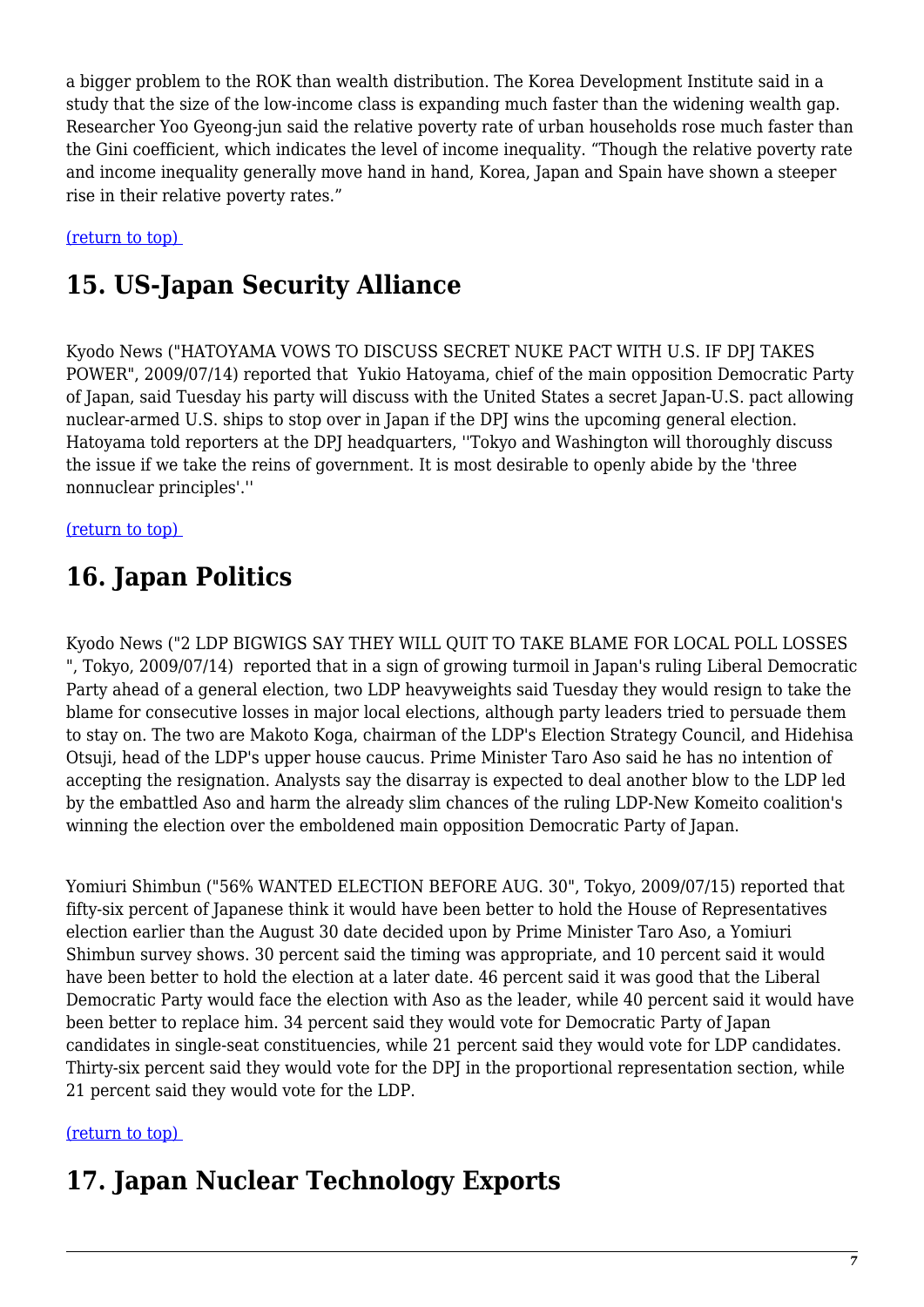Agence France-Presse ("JAPAN'S MITSUBISHI EYES LITHUANIA NUCLEAR PROJECT - PM", 2009/07/14) reported that Japan's Mitsubishi Corp., one of the world's leading manufacturers of nuclear reactors, is interested in working on Lithuania's planned nuclear energy plant, the Baltic nation's prime minister said Tuesday. "Their interest in our plan is important for us," Prime Minister Andrius Kubilius said, quoted by the Baltic News Service. "We think that we can use this to develop wider contacts as well," he told reporters in Vilnius.

<span id="page-7-0"></span>[\(return to top\)](#page-0-0) 

# **18. Sino-Japanese Relations**

Xinhua News ("CHINESE DEFENSE MINISTER MEETS JAPANESE MSDF CHIEF", 2009/07/14) reported that PRC Defense Minister Liang Guanglie and Chief of Staff of Maritime Self-Defense Force (MSDF) of Japan Keiji Akahoshi met Tuesday and vowed to enhance bilateral defense cooperation. Liang said both nations had reinforced cooperation in jointly coping with the financial crisis and deepening the strategic and mutually beneficial relations between the two countries. Liang said the bilateral defense exchanges had made positive progress, marked by the first mutual visit of naval ships and the increasing personnel exchanges between the two defense departments.

<span id="page-7-1"></span>[\(return to top\)](#page-0-0) 

### **19. Sino-Japanese East Sea Gas Dispute**

BBC News ("JAPAN CONCERNED AS CHINESE VESSELS MOVE IN DISPUTED GAS FIELDS", 2009/07/14) reported that Japan has conveyed its "serious concerns" to the PRC over moves by its vessels around one of a string of disputed gas fields in the East China Sea, wary that the PRC may be seeking to develop the field on its own, Foreign Minister Hirofumi Nakasone said. "We have called on China not to take actions that will undermine confidence," Nakasone told a press conference, saying the PRC vessels may by carrying materials for future development of the PRC-operated Chunxiao gas field, known as Shirakaba in Japan.

<span id="page-7-2"></span>[\(return to top\)](#page-0-0) 

#### **20. Cross Strait Relations**

Agence France-Presse ("TAIWAN TO WELCOME MANY CHINA TOURISTS IN 2009: MA", 2009/07/14) reported that up to 700,000 PRC tourists are expected to visit Taiwan in 2009 amid improving ties between the two sides, a report here has quoted President Ma Ying-jeou as saying. With mid-July marking the start of peak holiday season, Ma told the Commercial Times that Taiwan is set to welcome 700,000 mainlanders -- or 2,000 a day -- by year-end, citing a tourism bureau estimate. "I believe many people would be willing to invest (in tourism) if the number can stay to 2,000," Ma said.

<span id="page-7-3"></span>[\(return to top\)](#page-0-0) 

#### **21. Sino-Indian Relations**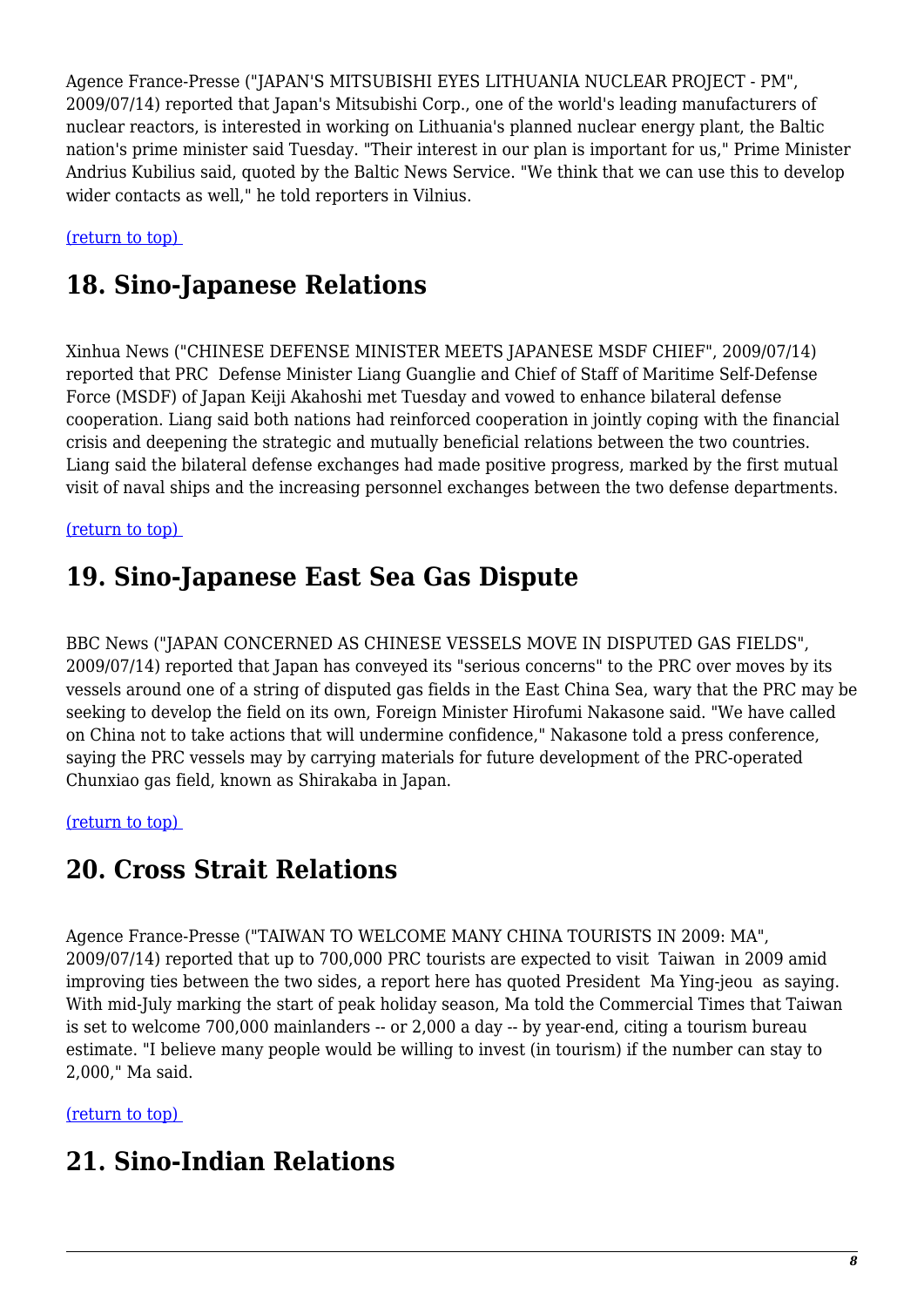Peope's Daily ("CHINA VOWS TO ADVANCE BILATERAL TIES WITH INDIA", 2009/07/14) reported that a senior PRC official said the PRC was ready to work with India to promote bilateral relations, according to a news release issued by the PRC Foreign Ministry Tuesday. The statement said PRC Foreign Minister Yang Jiechi met with Nirupama Rao, the outgoing Indian ambassador to the PRC, Monday. Yang hoped Rao could make more efforts to strengthen the friendship of the two countries. The PRC would like to work with India to intensify exchanges, strengthen mutual trust and expand pragmatic cooperation.

<span id="page-8-0"></span>[\(return to top\)](#page-0-0) 

### **22. Sino-Australian Relations**

Reuters (Michael Perry and Lucy Hornby, "RUDD PRESSES CHINA TO RELEASE DETAINED AUSTRALIAN", Sydney/Beijing, 2009/07/14) reported that Australian Prime Minister Kevin Rudd said on Tuesday efforts to free an Australian detained in the PRC over claims of spying took precedent over bilateral ties and he was not worried about antagonizing Beijing . "Australia's national interest always and under every circumstance comes first," Rudd told local radio. "That means the wellbeing of any Australian citizen. They come first."

<span id="page-8-1"></span>[\(return to top\)](#page-0-0) 

#### **23. PRC Ethnic Unrest**

Bloomberg ("AL-QAEDA GROUP VOWS TO AVENGE UIGHUR DEATHS IN CHINA ", 2009/07/14) reported that Al-Qaeda's North African wing vowed to avenge the deaths of Muslim Uighurs in the PRC's Xinjiang province by targeting PRC workers in Algeria, a risk analysis company said in a report. Al-Qaeda in the Islamic Maghreb said it will target the 50,000 PRC workers in Algeria and PRC nationals and projects across northwestern Africa.

<span id="page-8-2"></span>[\(return to top\)](#page-0-0) 

### **24. PRC Energy Supply**

The New York Times ("CHINA BUILDS HIGH WALL TO GUARD ENERGY INDUSTRY", 2009/07/14) reported that when the United States' top energy and commerce officials arrive in the PRC on Tuesday, they will land in the middle of a building storm over the PRC's protectionist tactics to become the world's leader in renewable energy. Calling renewable energy a strategic industry, the PRC is trying hard to make sure that its companies dominate globally. The PRC is shielding its clean energy sector while it grows to a point where it can take on the world. But Mr. Chu and Mr. Locke arrive as Western companies, especially Europeans, are complaining increasingly about Beijing's green protectionism.

<span id="page-8-3"></span>[\(return to top\)](#page-0-0) 

#### **25. PRC Environment**

Bloomberg (Mathew Carr, "CHINA WILL BE 'HERO' IF ITS EMISSIONS PEAK IN 2020, STERN